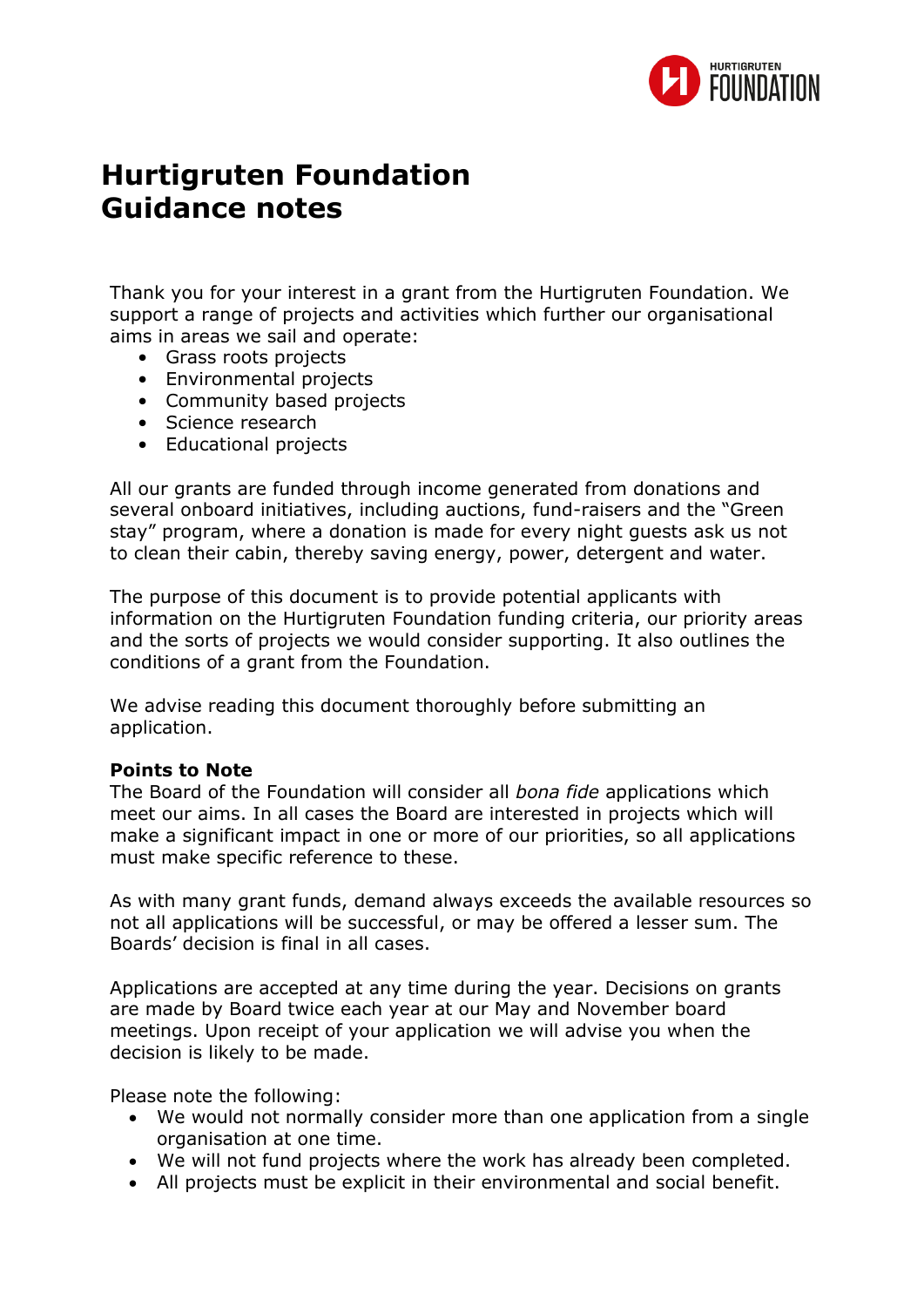

# **Who may apply?**

Any organisation wishing to undertake projects or activity concerned with our aims and in the areas of the world we operate. We are unlikely to consider applications for grants from private companies, commercial organisations, individuals, hospitals, places of worship, private members clubs or other organisations with exclusive or closed membership a persuasive case for public benefit can be made.

# **How much is available?**

All grants are awarded in Norwegian Krone (NOK). Our grants ranges tend to be in the region of 50,000 – 100,000 NOK but smaller or larger amounts will be considered by the board depending on the project. We usually fund part of the cost of a project. There is no fixed percentage for which you can apply to us, but we expect you to explore the possibility of applying to other appropriate sources of public funding for which your project may be eligible and be able to provide evidence of this upon request.

Your application must include a funding breakdown, which gives details of all the funding you are seeking or have secured, the amount you would like from us, and how dependant the project is on funding from the Hurtigruten Foundation.

As part of the decision-making process the Board will consider whether or not the project is fairly priced or offers value for money and we may ask you to corroborate this if there is uncertainty.

Please bear in mind that our resources are finite, and competition for grants can be stiff. The Board will balance the needs of the applicants as well as the spread of grants against the Foundations priorities.

The Board may choose to award a smaller grant than requested, or provide match funding.

In exceptional cases we may be willing to meet the total cost of your project.

# **What we will fund**

- Grass roots projects
- Environmental projects
- Community based projects
- Science research
- Educational projects

#### **What we will not fund**

- Projects not associated with the areas we sail and operate.
- Activities exclusively for private members.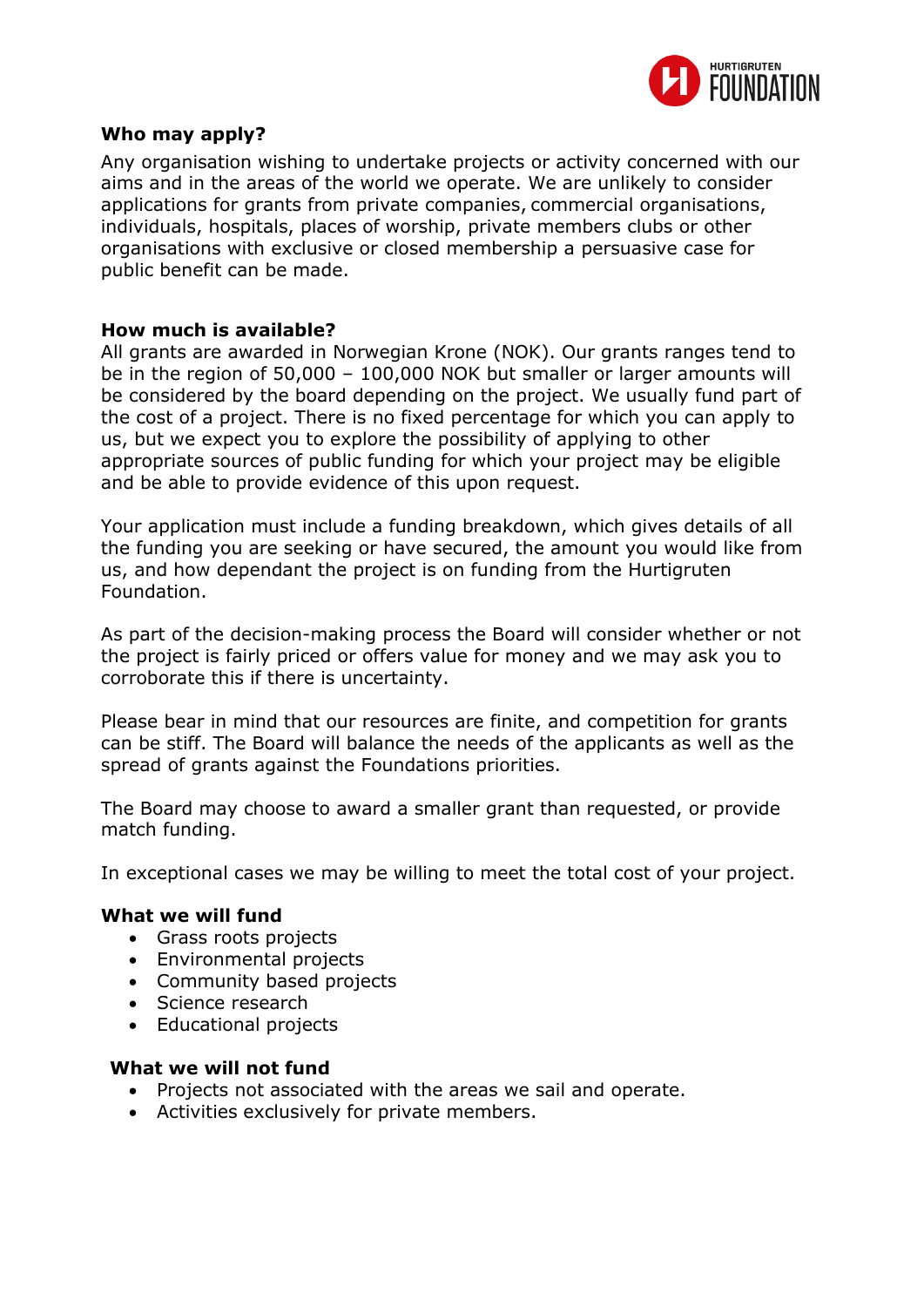

# **Making an application**

In order to apply for a grant from the Foundation you will need to complete an application form and supply certain pieces of information. The application form can be downloaded from Hurtigruten's website. Applications should be submitted in electronic format and in English.

#### **What happens next?**

When we receive your application we will acknowledge it by email. We will also advise when the next Board meeting will be held at which your proposal will be discussed.

If we require any further information in support of your application we will be in touch.

We will inform all applicants on the outcome of the Board meeting within six weeks of the meeting.

We will agree the payment schedule, project milestones and reporting obligations with you. Our minimum requirement is that you produce a written report on the project within three months of completion of the project. For longer term initiatives we are likely to seek interim reports to update on progress. This will all be agreed with you when we award you the grant.

# **Conditions of a grant from the Hurtigruten Foundation**

The Hurtigruten Foundation is an independent charity. We don't receive any state funding; all our funds come through donations, our ship based operations and auctions. To sustain this income it is important that we work to promote the Foundation and the work we do, especially through our grants programme.

An important part of the grant agreement is your commitment to help promote the Foundation and the project we have supported.

# **Reporting**

Once we have agreed to support your project we will ask you to submit to us an outline project plan or timetable against which we can set a payment schedule and milestones. We will agree with you how then you will provide us with reports on the progress of the project and the completion of it. For small grants we would expect to pay you the total amount at the beginning and would require a report on the project upon completion. For larger, more complex projects it may be desirable to have interim reports to monitor progress and these may be associated with grant instalments, especially if activity crosses over more than one financial year. It is helpful if the reports are able to articulate the activity undertaken, the impact it has had against our priorities, any metrics and the legacy of the project. We also look for a small number of high resolution images with permission to use in our own publications and online.